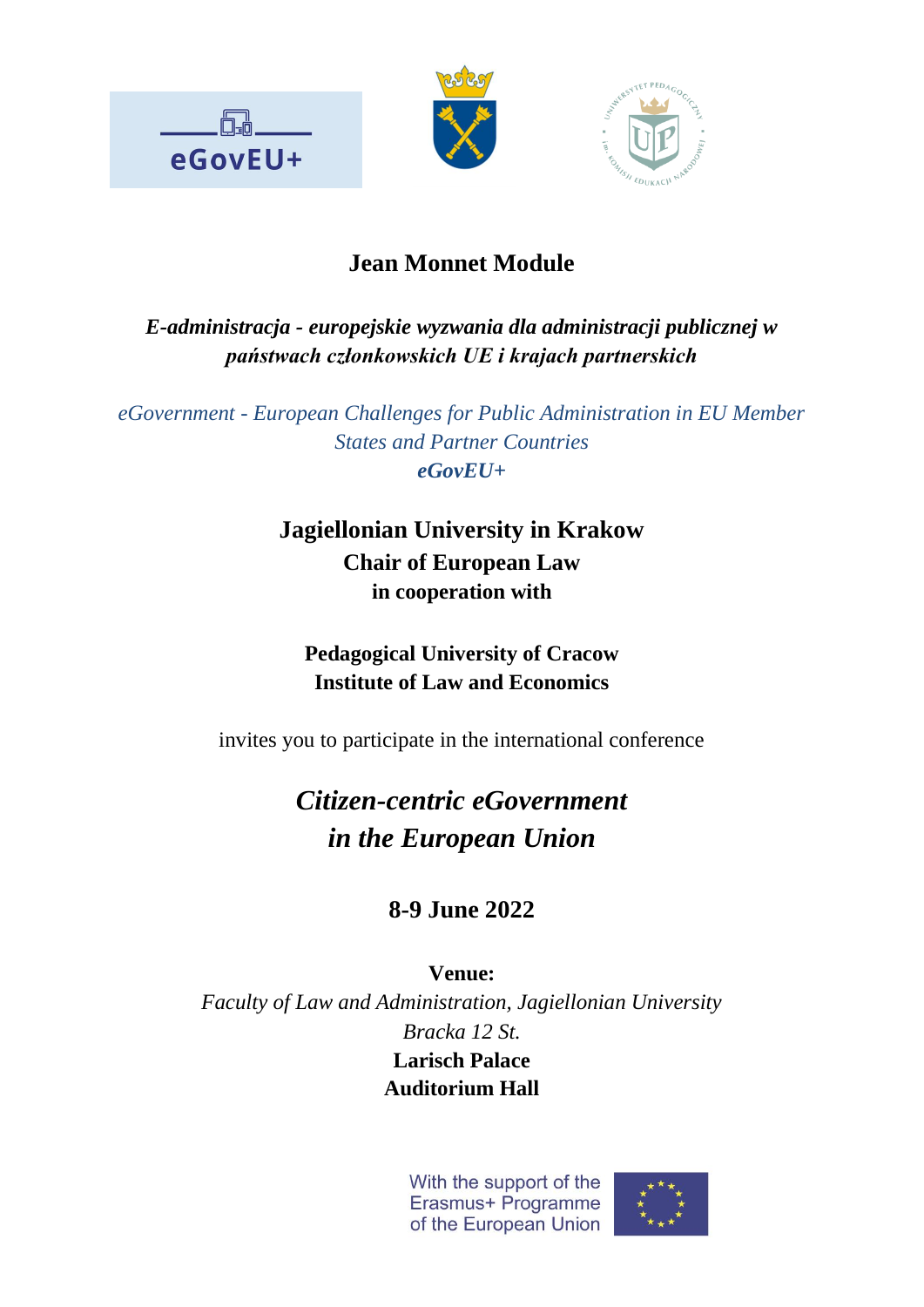

#### **Aim and themes:**

The theme of the conference is the analysis of the implementation and functioning of egovernment in Poland and in Europe, with a particular emphasis on the impact of digitalisation on public administration activities for citizens. The digital transformation of administration is seen as a response to the need to adapt public administration activities to the changing needs of the society.

The ambition of the Organising Committee is to stimulate and initiate a scientific debate involving academics and practitioners on the question whether information and communication technologies make European and domestic administrations more citizen-oriented?

Special attention will be directed towards e-government as a basis for direct and indirect improvement in the quality of people's lives. The aim of the Jean Monnet Module Conference is to establish the impact of new technological channels of interaction between administration and citizens, on the organisational structure and dynamics of public administration and on the delivery of public services.

As the Polish public administration functions in the European administrative space, the scientific reflection on the eGovernment issues in the EU and other European countries, including the countries of the Eastern Partnership and the Western Balkans, is also required. The issue of using electronic tools within the framework of cooperation between national and European administration will also be discussed.

The conference has an interdisciplinary character including such fields as: law, economics, science of administration, management. The eGovernment will be analysed in terms of: current changes and trends in Polish and European administrative law; organization and management in public administration; the concepts, priorities and activities of the public authorities; relations between representatives of public administration and citizens; historical and socio-political conditions of changes in public administration resulting from its digitalisation.

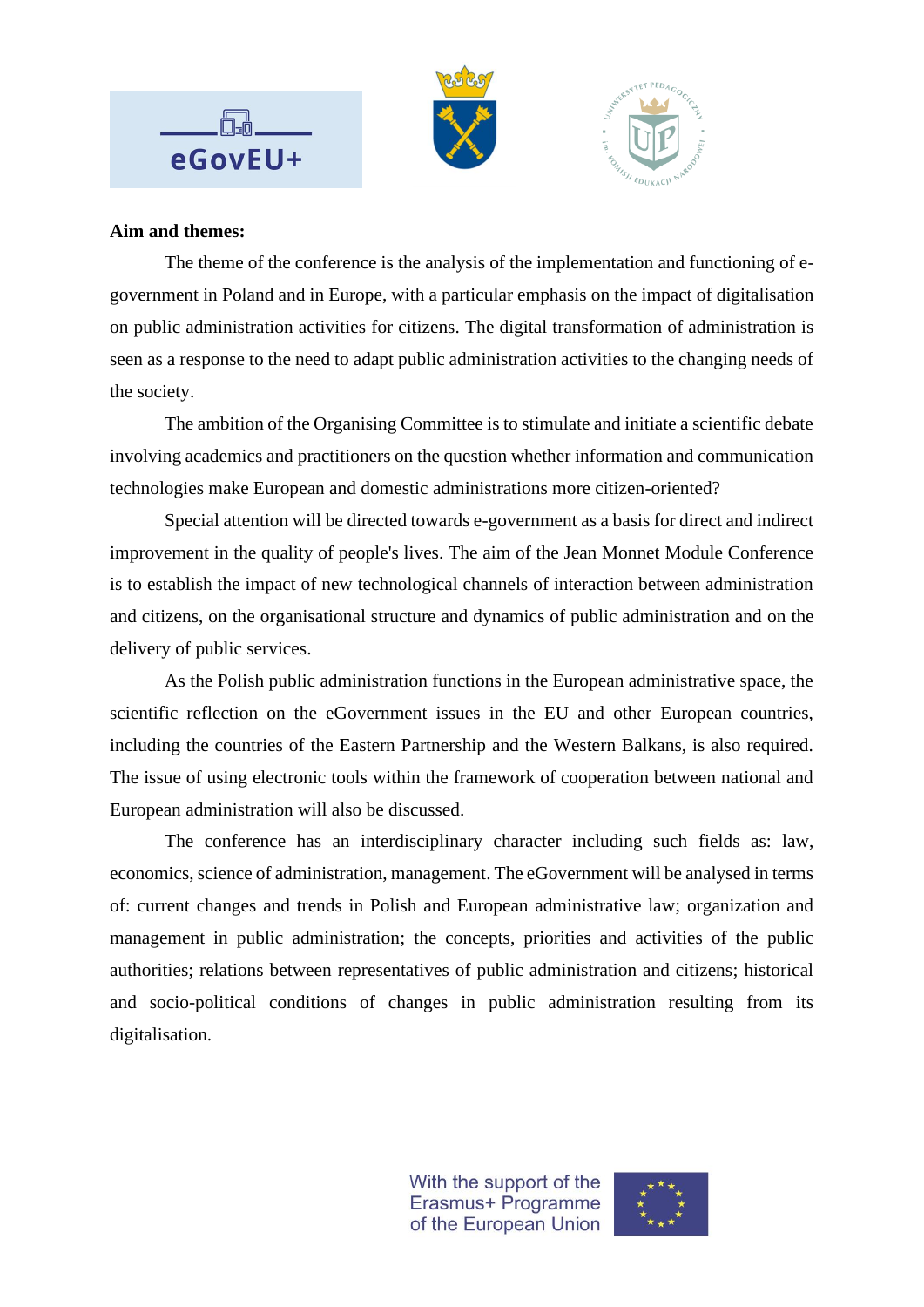

#### **Panels:**

- 1. **eGovernment for citizens:** electronic access to information on administrative matters and public services; citizen-friendly public websites and platforms; digitalisation and efficiency of administrative services; responsibilities of the administration and public service providers in the era of digitisation of administration; eGovernment and fundamental rights, in particular protection of the right to privacy and personal data.
- 2. **Digital skills of citizens as a condition for the development of e-government:** digital exclusion, digital society; availability of digital services, including access to the Internet; digital education.
- 3. **Online public services available to citizens:** eID; electronic documents; e-signature; etaxes; e-invoices, online medical prescriptions; e-voting; e-police; e-healthcare; e-notary; e-census; e-school; digital mail; electronic networks for exchanging medical data with other health care providers and specialists; smart cities.
- 4. **From eGovernment to eGovernance in the EU and in the member states:**  democratisation of public life through digital transformation in the EU and in the Member States , proximity and accessibility of administration to citizens through new technologies, e-participation of the public, e-consultation of the public; e-government and citizens' influence on decision-making in public administration.

#### **Organisation of the Conference**

- 1. The conference will be held in a hybrid formula on site and online via meeting platform.
- 2. Applications for participation in the Conference and a short abstract (about 1000 characters) should be sent **no later than 7 April 2022 by filling in the application form provided under the following link:**

### **[https://forms.office.com/Pages/ResponsePage.aspx?id=6yYO676\\_0keekOvSQm28](https://forms.office.com/Pages/ResponsePage.aspx?id=6yYO676_0keekOvSQm2867eNAV6BY6BNrPhqA1rIM4RUMDBIUjJGUkNUQzlESzBCRE9JWkFOTDZUWS4u) [67eNAV6BY6BNrPhqA1rIM4RUMDBIUjJGUkNUQzlESzBCRE9JWkFOTDZ](https://forms.office.com/Pages/ResponsePage.aspx?id=6yYO676_0keekOvSQm2867eNAV6BY6BNrPhqA1rIM4RUMDBIUjJGUkNUQzlESzBCRE9JWkFOTDZUWS4u) [UWS4u](https://forms.office.com/Pages/ResponsePage.aspx?id=6yYO676_0keekOvSQm2867eNAV6BY6BNrPhqA1rIM4RUMDBIUjJGUkNUQzlESzBCRE9JWkFOTDZUWS4u)**

The Organising Committee will notify the acceptance of the contribution by e-mail. In case of a large number of submissions, the organisers reserve the right to select

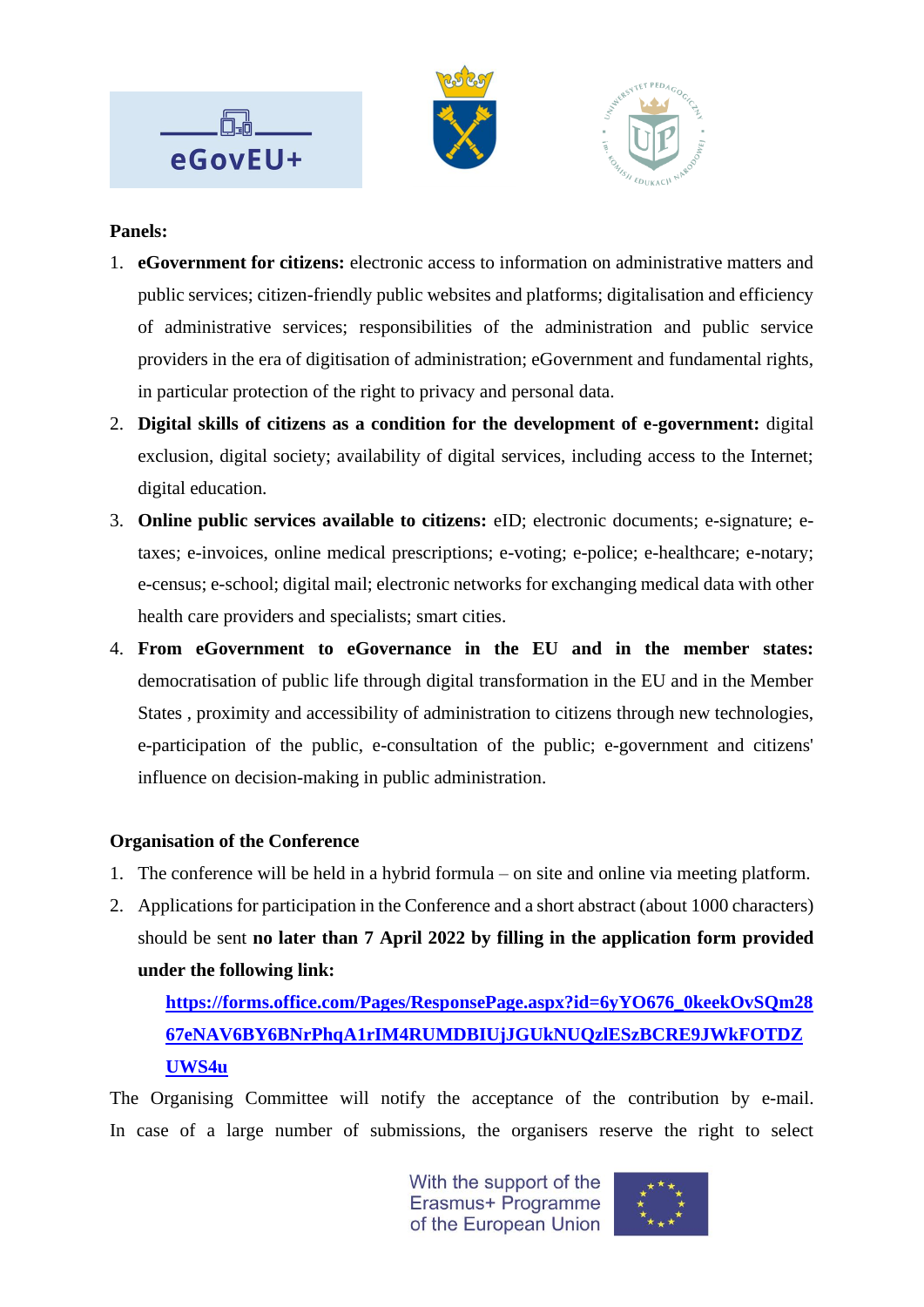





the contributions. The authors will be informed by **10 April 2022** about the acceptance of the contributions for oral presentation. The written outlines to be published on the Conference website should be sent by **18 May 2022** to the following e-mail address:  $\frac{inga.kawka@uj.edu.pl}{j}$  It is possible to apply for participation in the Conference without a contribution.

- 3. The organisers intend to publish post-conference articles in a monograph in a scoring publication. The article will be submitted for publication after receiving a positive review. Articles should be submitted by **31 August 2022** to the following e-mail address: [inga.kawka@uj.edu.pl](mailto:inga.kawka@uj.edu.pl) A monograph with articles from the e-administration conference held in the previous academic year will be published in free access until the end of March 2022 - <https://books.akademicka.pl/publishing/catalog/book/353>
- 4. The estimated time for presenting the contribution at the Conference is 15 minutes + 10 minutes for discussion.
- 5. **The conference fee** for persons attending the conference **on site with a paper** is **450 PLN**, **on site without a paper is 250 PLN**. The fee do not include accommodation.
- 6. **The conference fee for online conference participants with a paper is 250 PLN.**
- 7. The conference participation **online without a paper** (passive viewing) **is free**.
- 8. Payment should be made by bank transfer by **18 May 2022** to the account: IBAN: PL 71 1240 4722 1111 0000 4853 4484

SWIFT: PKOPPLPW

**Transfer title** (compulsory): **E-administracja** and **first name** and **surname** of the participant In the event of cancellation of participation in the Conference, the deposit is non-refundable.

> With kind regards and sincere greetings on behalf of the Organising Committee

Prof. dr hab. Sławomir Dudzik dr hab. Inga Kawka

luga Karl